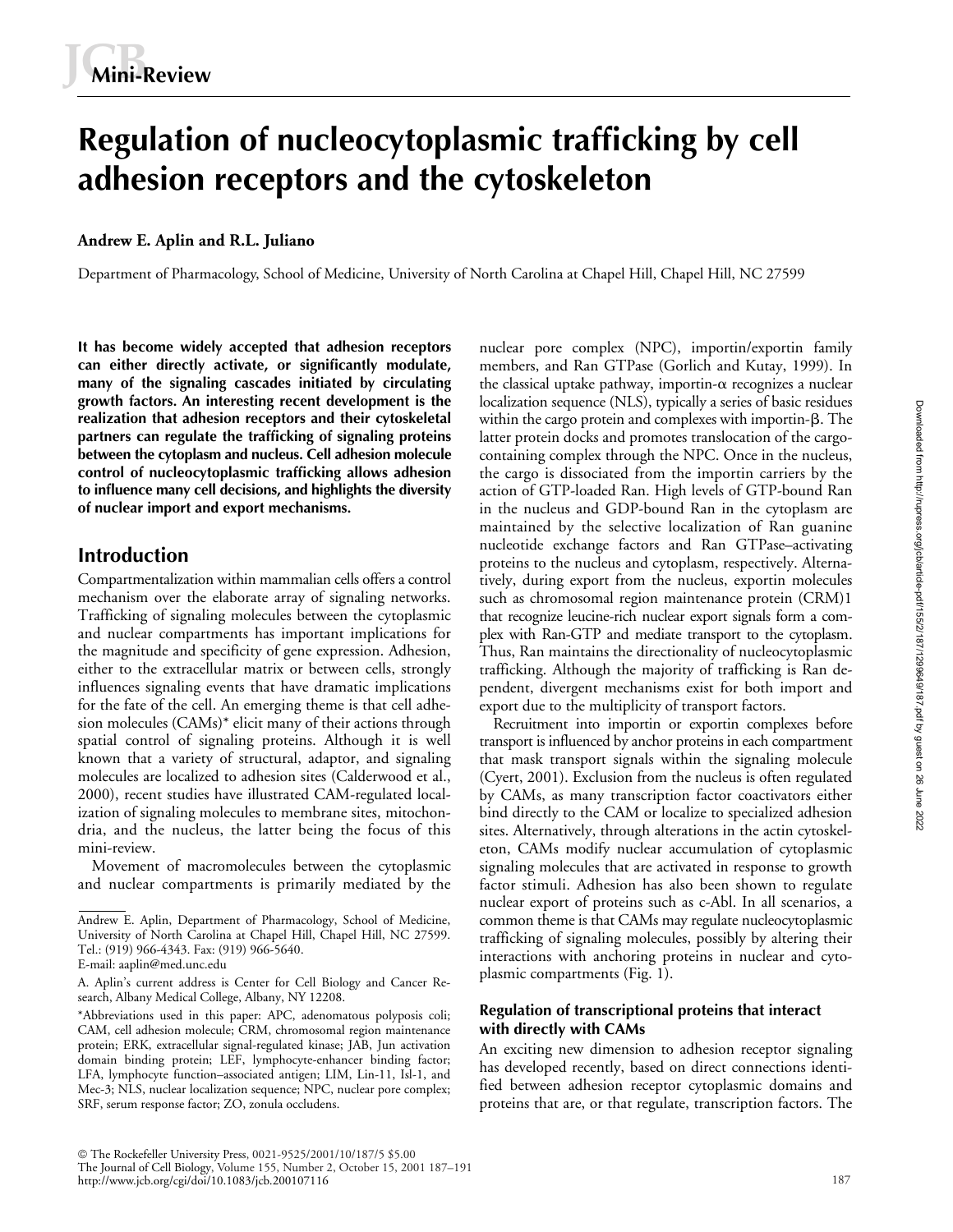

Figure 1. **Adhesion regulation of nucleocytoplasmic trafficking of signaling molecules.** CAMs regulate the nucleocytoplasmic trafficking by several mechanisms. Firstly, cadherins,  $\beta$ 2 integrins, and syndecans directly act as cytoplasmic anchors for  $\beta$ -catenin, JAB1, and CASK, respectively. Nuclear accumulation of  $\beta$ -catenin may also be regulated by the integrin-linked kinase pathway. In the  $nucleus$ ,  $\beta$ -catenin interacts with the TCF family member LEF-1 to regulate expression of genes, such as c-Myc and cyclin D1. JAB1 interacts with c-Jun containing AP-1 complexes, and enhances transactivation from AP-1–dependent promoters. CASK binds DNA in a complex with Tbr-1 to induce transcription of genes important in cerebrocortical development. Second, protein complexes associated with sites of adhesion act as sinks for a variety of proteins, for example zyxin, that contain LIM domains and traffic to the nucleus. Additionally, integrin-mediated adhesion and an intact actin cytoskeleton are important in controlling efficient ERK nucleocytoplasmic trafficking and phosphorylation of downstream transcription factors.

theme of transmembrane receptors directly acting on transcriptional regulators is a familiar one in the transforming growth factor  $\beta$  receptor/Smad, Jak/Stat, and Notch signaling fields, but until recently evidence for similar mechanisms among CAMs had been lacking.

The first reported example concerns calreticulin, a calcium-binding protein that binds to the conserved GFFKR sequence found in integrin- $\alpha$  cytoplasmic tails and that inhibits gene transcription mediated by steroid superfamily receptors, possibly by acting as a nuclear exporter distinct from CRM1 (Dedhar et al., 1994; Holaska et al., 2001). Thus, calreticulin could potentially shuttle between integrin adhesion sites on the cell membrane and the cell nucleus and regulate key events at both sites. An even more direct relationship between integrins and transcription has emerged in connection with lymphocyte function–associated antigen  $(LFA)-1$ , a  $\beta$ 2 family integrin. A two-hybrid screen identified Jun activation domain binding protein (JAB)-1 as a protein that binds to the  $\beta$ 2 cytoplasmic domain (Bianchi et al., 2000). JAB1 is also a known coactivator of the c-Jun transcription factor, and localizes both in the nucleus and at the cell membrane. LFA-1 engagement is accompanied by an increase in the nuclear pool of JAB1 and by enhanced activation of an AP-1–driven promoter. These studies demonstrate that JAB1 seems to directly convey information from ligated LFA-1 to control of gene expression in the nucleus.

Similarly, other reports have established direct linkages between transcriptional regulators and CAMs found at cell–cell junctions. CASK/LIN-2 is a membrane-associated guanylate kinase family member containing multiple protein binding domains. In rat brain, CASK is located both at synapses, where it binds to the transmembrane proteins neurexin and syndecan, and in the nucleus interacting with the Tbr-1 transcription factor. Localization of CASK is dependent on the relative levels of these cytoplasmic and nuclear anchors. High levels of Tbr-1 recruit CASK to the nucleus and trigger transcription of genes, including reelin, that are required for cerebrocortical development (Hsueh et al., 2000). In contrast, syndecan 3 acts as the transmembrane anchor and can shift the balance of CASK towards the cytoplasmic pool.

Some of the most compelling evidence for adhesion-associated molecules doubling as transcriptional regulators comes from studies on  $\beta$ -catenin. Compartmentalization of -catenin is essential for it to fulfill its diverse roles (Ben- $Ze'$ ev et al., 2000).  $\beta$ -Catenin interacts with E-cadherin at cell–cell contacts, with adenomatous polyposis coli (APC) and axin in the cytoplasm, and with lymphocyte-enhancer binding factor (LEF)-1/T cell factor in the nucleus. The transcriptional potential of  $\beta$ -catenin is enhanced upon activation of the Wnt signaling pathway through inhibition of APC/axin/glycogen synthase kinase 3ß–mediated degradation of  $\beta$ -catenin. Hence,  $\beta$ -catenin accumulates in the cytoplasm and translocates to the nucleus where it acts in concert with LEF-1 to mediate gene transcription. Axin acts as a  $c$ ytoplasmic anchor for  $\beta$ -catenin, as overexpression of axin in *Drosophila* germline clones titrates the  $\beta$ -catenin homologue, armadillo, out from the nucleus (Tolwinski and Wieschaus, 2001). Additionally, N-cadherin, E-cadherin, and α-catenin may all act to anchor β-catenin at cell–cell contacts, suppressing its transactivation potential, an effect that is dependent on expression levels rather than homophilic CAM interactions (Sadot et al., 1998; Simcha et al., 1998; Gottardi et al., 2001). The ramifications in vivo during development are that high cadherin levels decrease  $\beta$ -catenin signaling during dorsal axis formation (Fagotto et al., 1996). Furthermore, downregulation of E-cadherin levels is associated with an increase in motility and invasion of malignant epithelial cells. Integrins may feed into this pathway, as increased activity of the integrin-linked kinase promotes nuclear accumulation of  $\beta$ -catenin and mesenchymal transformation in mammary epithelial cells (Novak et al., 1998; Somasiri et al., 2001), raising the notion of cross-talk between integrin and cadherin signaling pathways.

Most evidence points towards importin-independent uptake of  $\beta$ -catenin into the nucleus.  $\beta$ -Catenin lacks a classical NLS, but may directly bind to the NPC via triple  $\alpha$ -helix armadillo repeats, akin to those found in importins (Fagotto et al., 1998). Export of  $\beta$ -catenin is more complex, with support for both CRM1-dependent (mediated by APC, which also shuttles between compartments) and CRM1 independent export (Henderson, 2000; Wiechens and Fagotto, 2001). It is clear that LEF-1 and other molecules act as nuclear anchors by sequestering  $\beta$ -catenin in the nucleus (Simcha et al., 1998). Thus, nuclear APC competes with LEF-1 for overlapping binding sites in  $\beta$ -catenin and down $regulates \beta$ -catenin signaling (Neufeld et al., 2000).

In summary, direct linkages exist between different CAMs and several transcriptional regulators. Often, the nucleocyto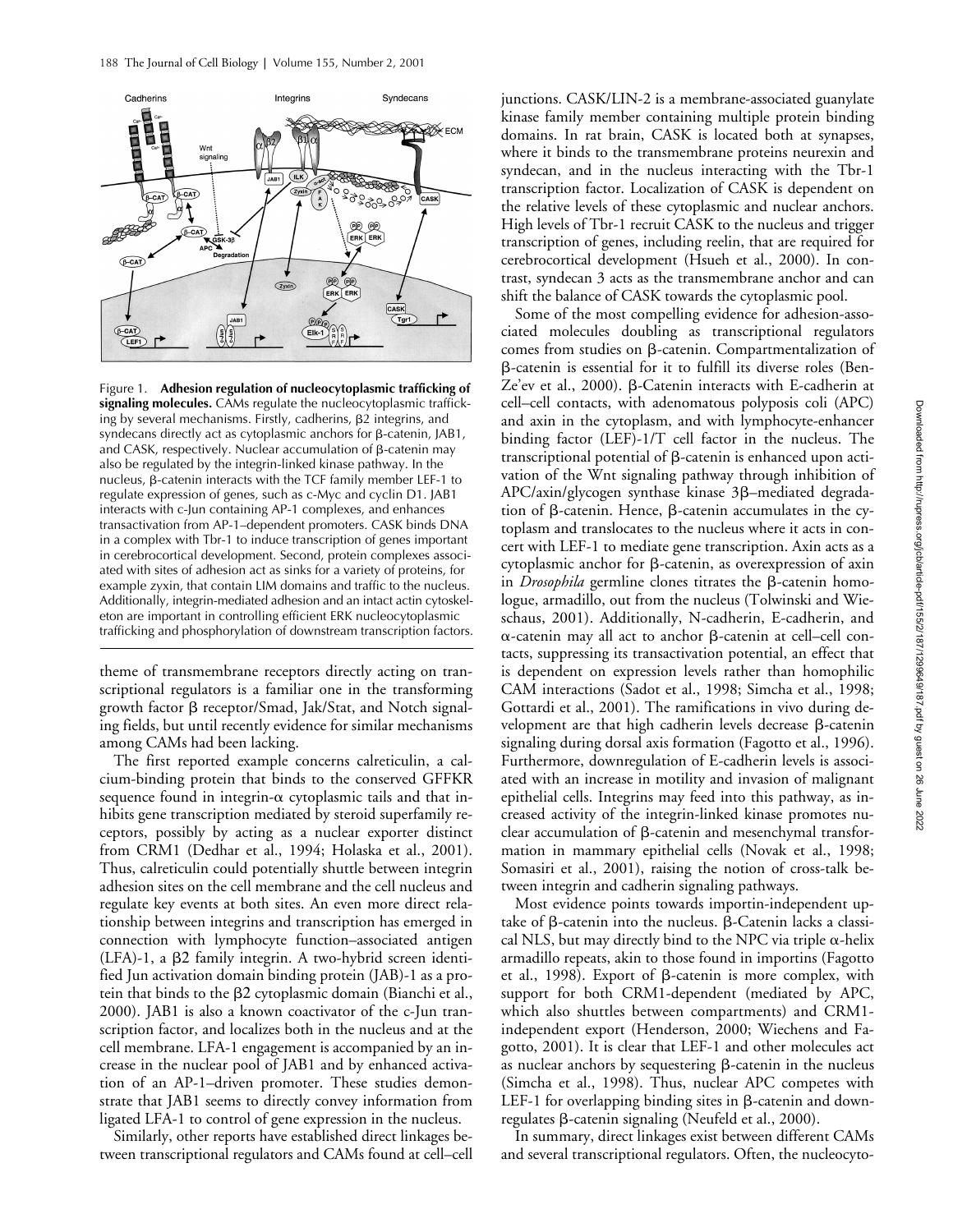plasmic trafficking mechanisms used do not follow the "classical" pathway. Hence, understanding the mechanisms used by these signaling molecules will be an important area of future investigation.

#### **Proteins found primarily at sites of adhesion that are capable of shuttling to the nucleus and regulating transcription**

Specialized cell adhesion sites not only provide an architectural role in organizing cell structure and polarity, but also are dynamic units that may communicate through the nuclear trafficking capability of several adhesion-associated proteins. Hic5, a paxillin-related focal contact protein, can interact with the glucocorticoid receptor transactivation domain, and serves as a coactivator for this transcription factor (Thomas et al., 1999; Yang et al., 2000). Paxillin itself has a putative nuclear export sequence (LSELDRLLL) and may be able to traffic in and out of the nucleus (Thomas et al., 1999). Further examples are zyxin, lipoma preferred partner, and thyroid receptor interacting protein-6, all of which are predominantly localized to focal contacts but additionally shuttle to the nucleus (Wang et al., 1999; Petit et al., 2000; Nix et al., 2001). A common feature among this group is the presence of numerous Lin-11, Isl-1, and Mec-3 (LIM) domains, double zinc finger motifs that participate in protein– protein interactions. In zyxin and paxillin, the LIM domains are required for stable incorporation into focal adhesions (Nix et al., 2001). Hence, an interesting concept is that LIM domain–containing proteins may relay information from adhesion sites to the nucleus. The dual localization of many members of this class of proteins has been revealed by the identification of leucine-based nuclear export sequences and their utilization of the CRM1 export factor. Additionally, the focal adhesion protein, Cas-interacting zinc finger protein, also holds the ability to translocate to the nucleus where it regulates expression of matrix metalloproteinases (Nakamoto et al., 2000).

The notion of proteins shuttling from adhesion sites to the nucleus can also be broadened to include cell–cell junction proteins. The zyxin-related protein ajuba is found at cell–cell contacts, but can relocate to the nucleus upon inhibition of CRM1 activity or retinoic acid treatment. Nuclear entry is dependent on its LIM domains and results in differentiation of P19 embryonal cells (Kanungo et al., 2000). The membraneassociated guanylate kinase homologue, zonula occludens (ZO)-1, also moves between cell–cell contacts where it binds --catenin and the nucleus in a cell density–dependent manner (Gottardi et al., 1996). In epithelial cells, nuclear ZO-1 interacts with a Y-box transcription factor and regulates expression of ErbB-2 in concert. Hence, nuclear ZO-1 may impact on epithelial differentiation and morphogeneis (Balda and Matter, 2000). Other proteins found at cell–cell contacts also have the potential to regulate transcription, including p120catenin, which partners the transcription factor Kaiso in the nucleus (Daniel and Reynolds, 1999). Also included are the p120catenin-related protein, the armadillo repeat gene deleted in Velo-cardio-facial syndrome (Mariner et al., 2000), and huASH1, a human homologue of a *Drosophila* protein that is a member of the trithorax group of transcriptional regulators of homeotic genes (Nakamura et al., 2000).

Clearly, numerous proteins found in adhesion sites are able to relocalize to the nucleus. It is possible that their incorporation into adhesion sites masks their accessibility to nuclear import factors. Whether turnover of adhesion sites regulates the localization and transcriptional potential of these proteins is intriguing. In many cases, the functional roles of these proteins in the nucleus remain unresolved; however, the very direct connections between the partners of CAMs and functional transcriptional regulators obviously represent a powerful channel for communicating information from the extracellular environment to the nucleus.

### **Adhesion and cytoskeletal modulation of nucleocytoplasmic trafficking of signaling proteins**

Aside from proteins intimately associated with adhesion sites, engagement of CAMs and the subsequent formation of specialized F-actin structures also influence cytoplasmic pools of signaling molecules to ultimately regulate transcriptional events. In the Ras/extracellular signal-regulated kinase (ERK) pathway, ERK is sequestered in the cytoplasm through interactions with its upstream activator, mitogen-activated protein/ERK kinase, and with the phosphatases, PTP-SL and MKP-3 (Cyert, 2001). Upon activation, ERK is released from mitogen-activated protein/ERK kinase and homodimerizes before being imported into the nucleus (Cobb and Goldsmith, 2000). Normally, efficient activation of the Ras/Erk pathway is highly dependent on integrin-mediated cell anchorage (Howe et al., 1998). However, under conditions that ERK activation is forced in suspension, ERK accumulation in the nucleus remains anchorage dependent and requires an intact actin cytoskeleton (Danilkovitch et al., 2000; Aplin et al., 2001). Furthermore, the ability of active ERK to phosphorylate Elk-1 and enhance Elk-1 transcriptional potential is impaired in suspended fibroblasts. Together, these data suggest that adhesion regulates the ERK cascade at the level of both activation and nuclear accumulation (Aplin et al., 2001). One hypothesis here is that adhesion regulates the release of ERK from its cytoplasmic binding partners and/or homodimerization through an actin-organized scaffold. Interestingly, the ability of active JNK to phosphorylate nuclear transcription factors is not impaired in suspended cells (unpublished data).

ERK does not contain a classical NLS and its import factors are unknown, although trafficking occurs via Randependent pathways (Cyert, 2001). Active ERK can be detected within nascent adhesion sites and laemellipodia (Fincham et al., 2000), raising the possibility of a direct line of communication from integrin adhesion sites to the nucleus. Control of ERK nucleocytoplasmic trafficking by integrins and the cytoskeleton is relevant to the adhesion requirement for cell cycle progression, and to prevent anoikis, a form of apoptosis that occurs when cells lose interactions with the ECM. Additionally, a feature of transformed cells is the disruption of the actin cytoskeleton that correlates with anchorage-independent proliferation. Thus, actin-dependent ERK nucleocytoplasmic trafficking may be a control mechanism that is overcome in cancerous cells, allowing proliferation in the absence of their normal extracellular environment.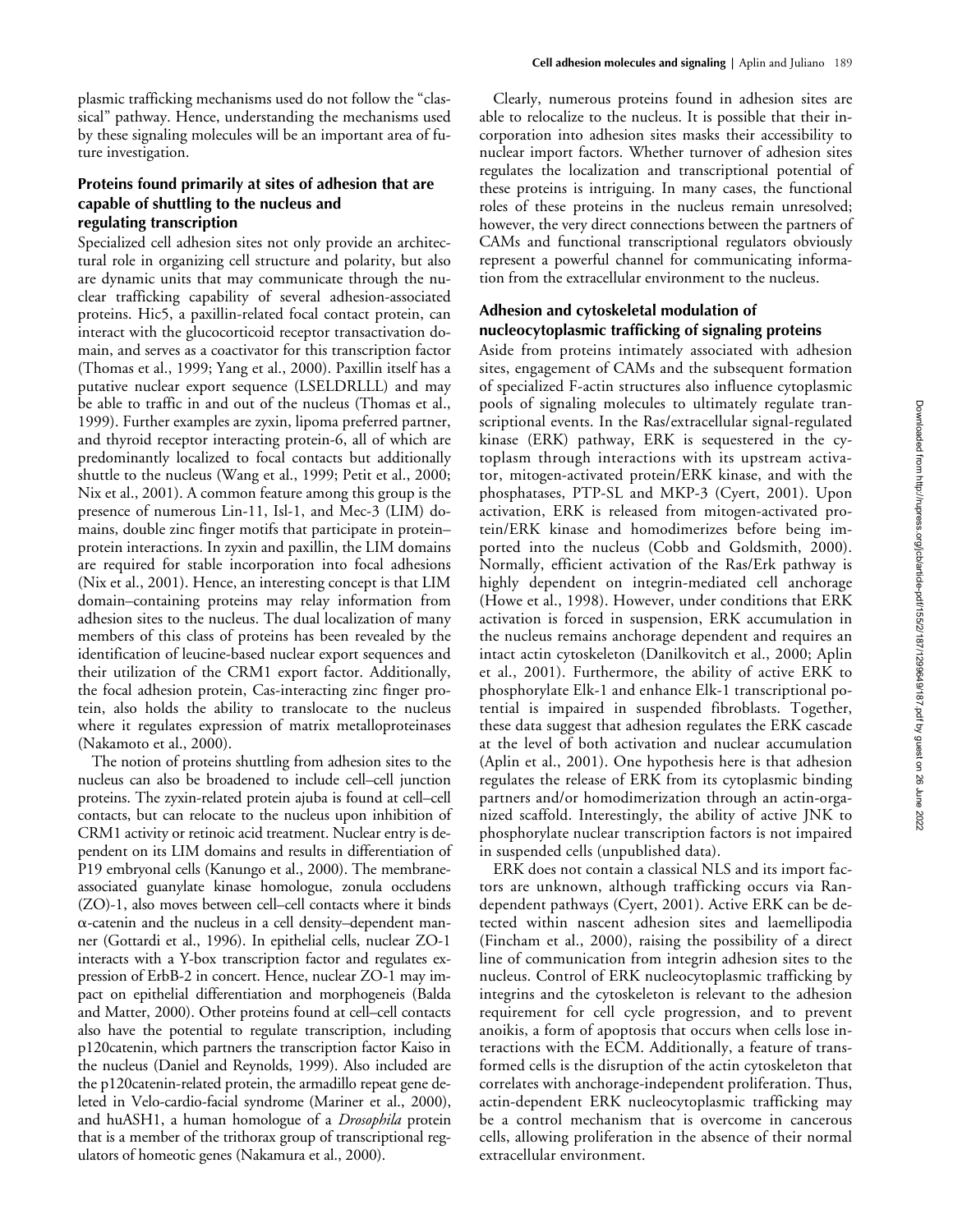An interesting converse example concerns the CRM1 dependent nuclear export of the tyrosine kinase c-Abl; this kinase is transiently activated when suspended fibroblasts are readhered to fibronectin (Lewis et al., 1996; Taagepera et al., 1998). c-Abl is able to associate with F-actin (Woodring et al., 2001) and is also found in nascent focal complexes, likely in complex with paxillin or Crk and  $p130^{\text{CAS}}$  (Lewis et al., 1996). The interaction between c-Abl and F-actin has a negative effect on c-Abl kinase activity, and activity is enhanced in detached cells (Woodring et al., 2001) although the localization in a Crk–Cas complex may play a role in focal complex formation (Taagepera et al., 1998). This highlights a potential level of interplay that may exist between the actin cytoskeleton, focal complexes, and signaling molecules.

As an alternative to F-actin creating a scaffold for efficient signaling, an exciting and novel hypothesis has been proposed whereby some transcriptional events are directly dependent on the cellular levels of G-actin. This interesting model has arisen through a screen designed to identify activators of the serum response factor (SRF) (Sotiropoulos et al., 1999). Events that lead to the depletion of the G-actin pool result in activation of SRF, presenting the notion that G-actin may either be acting as a corepressor of transcription in the nucleus or as a cytoplasmic anchor for factor(s) that activate SRF.

#### **Conclusions**

There is increasing evidence for a role for CAMs in the regulation of nucleocytoplasmic trafficking, either directly by sequestering signaling molecules to adhesion sites, or through the formation of an actin-based scaffold. Thus, CAMs regulate the accessibility of signaling proteins to import factors, or in some cases have revealed novel import pathways. Adhesion control of nucleocytoplasmic trafficking has important ramifications not only for gene transcription events leading to developmental changes and cell cycle progression, but also for cytoplasmic changes, including actin organization.

Due to space limitations, we were not able to cite all the pertinent references. Cell adhesion work from the Juliano lab is supported by National Institutes of Health grants (GM26165 and HL45100).

Submitted: 27 July 2001 Revised: 5 September 2001 Accepted: 13 September 2001

# **References**

- Aplin, A.E., S.A. Stewart, R.K. Assoian, and R.L. Juliano. 2001. Integrin-mediated adhesion regulates ERK nuclear translocation and phosphorylation of Elk-1. *J. Cell Biol*. 153:273–282.
- Balda, M.S., and K. Matter. 2000. The tight junction protein ZO-1 and an interacting transcription factor regulate ErbB-2 expression. *EMBO J.* 19:2024– 2033.
- Ben-Ze'ev, A., M. Shtutman, and J. Zhurinsky. 2000. The integration of cell adhesion with gene expression: the role of beta-catenin. *Exp. Cell Res*. 261:75–82.
- Bianchi, E., S. Denti, A. Granata, G. Bossi, J. Geginat, A. Villa, L. Rogge, and R. Pardi. 2000. Integrin LFA-1 interacts with the transcriptional co-activator JAB1 to modulate AP-1 activity. *Nature*. 404:617–621.
- Calderwood, D.A., S.J. Shattil, and M.H. Ginsberg. 2000. Integrins and actin filaments: reciprocal regulation of cell adhesion and signaling. *J. Biol. Chem*. 275:22607–22610.
- Cobb, M.H., and E.J. Goldsmith. 2000. Dimerization in MAP-kinase signaling. *Trends Biochem. Sci*. 25:7–9.
- Cyert, M.S. 2001. The regulation of nuclear localization during signal transduc-

tion. *J. Biol. Chem*. 276:20805–20808.

- Daniel, J.M., and A.B. Reynolds. 1999. The catenin p120(ctn) interacts with Kaiso, a novel BTB/POZ domain zinc finger transcription factor. *Mol. Cell. Biol*. 19:3614–3623.
- Danilkovitch, A., S. Donley, A. Skeel, and E.J. Leonard. 2000. Two independent signaling pathways mediate the antiapoptotic action of macrophage-stimulating protein on epithelial cells. *Mol. Cell. Biol*. 20:2218–2227.
- Dedhar, S., P.S. Rennie, M. Shago, C.Y. Hagesteijn, H. Yang, J. Filmus, R.G. Hawley, N. Bruchovsky, H. Cheng, R.J. Matusik, and V. Giguère. 1994. Inhibition of nuclear hormone receptor activity by calreticulin. *Nature.* 367: 480–483.
- Fagotto, F., N. Funayama, U. Gluck, and B.M. Gumbiner. 1996. Binding to cadherins antagonizes the signaling activity of  $\beta$ -catenin during axis formation in *Xenopus*. *J. Cell Biol*. 132:1105–1114.
- Fagotto, F., U. Gluck, and B.M. Gumbiner. 1998. Nuclear localization signalindependent and importin/karyopherin-independent nuclear import of beta-catenin. *Curr. Biol.* 8:181–190.
- Fincham, V.J., M. James, M.C. Frame, and S.J. Winder. 2000. Active ERK/MAP kinase is targeted to newly forming cell-matrix adhesions by integrin engagement and v-Src. *EMBO J.* 19:2911–2923.
- Gorlich, D., and U. Kutay. 1999. Transport between the cell nucleus and the cytoplasm. *Annu. Rev. Cell Dev. Biol*. 15:607–660.
- Gottardi, C.J., M. Arpin, A.S. Fanning, and D. Louvard. 1996. The junction-associated protein, zonula occludens-1, localizes to the nucleus before the maturation and during the remodeling of cell-cell contacts. *Proc. Natl. Acad. Sci. USA*. 93:10779–10784.
- Gottardi, C.J., E. Wong, and B.M. Gumbiner. 2001. E-cadherin suppresses cellular transformation by inhibiting beta-catenin signaling in an adhesion-independent manner. *J. Cell Biol*. 153:1049–1060.
- Henderson, B.R. 2000. Nuclear-cytoplasmic shuttling of APC regulates beta-catenin subcellular localization and turnover. *Nat. Cell Biol*. 2:653–660.
- Holaska, J.M., B.E. Black, D.C. Love, J.A. Hanover, J. Leszyk, and B.M. Paschal. 2001. Calreticulin is a receptor for nuclear export. *J. Cell Biol.* 152: 127–140.
- Howe, A., A.E. Aplin, S.K. Alahari, and R.L. Juliano. 1998. Integrin signaling and cell growth control. *Curr. Opin. Cell Biol*. 10:220–231.
- Hsueh, Y.P., T.F. Wang, F.C. Yang, and M. Sheng. 2000. Nuclear translocation and transcription regulation by the membrane-associated guanylate kinase CASK/LIN-2. *Nature*. 404:298–302.
- Kanungo, J., S.J. Pratt, H. Marie, and G.D. Longmore. 2000. Ajuba, a cytosolic LIM protein, shuttles into the nucleus and affects embryonal cell proliferation and fate decisions. *Mol. Biol. Cell.* 11:3299–3313.
- Lewis, J.M., R. Baskaran, S. Taagepera, M.A. Schwartz, and J.Y. Wang. 1996. Integrin regulation of c-Abl tyrosine kinase activity and cytoplasmic-nuclear transport. *Proc. Natl. Acad. Sci. USA*. 93:15174–15179.
- Mariner, D.J., J. Wang, and A.B. Reynolds. 2000. ARVCF localizes to the nucleus and adherens junction and is mutually exclusive with p120(ctn) in E-cadherin complexes. *J. Cell Sci*. 113:1481–1490.
- Nakamoto, T., T. Yamagata, R. Sakai, S. Ogawa, H. Honda, H. Ueno, N. Hirano, Y. Yazaki, and H. Hirai. 2000. CIZ, a zinc finger protein that interacts with p130(cas) and activates the expression of matrix metalloproteinases. *Mol. Cell. Biol*. 20:1649–1658.
- Nakamura, T., J. Blechman, S. Tada, T. Rozovskaia, T. Itoyama, F. Bullrich, A. Mazo, C.M. Croce, B. Geiger, and E. Canaani. 2000. huASH1 protein, a putative transcription factor encoded by a human homologue of the *Drosophila ash1* gene, localizes to both nuclei and cell-cell tight junctions. *Proc. Natl. Acad. Sci. USA*. 97:7284–7289.
- Neufeld, K.L., F. Zhang, B.R. Cullen, and R.L. White. 2000. APC-mediated downregulation of beta-catenin activity involves nuclear sequestration and nuclear export. *EMBO Rep*. 1:519–523.
- Nix, D.A., J. Fradelizi, S. Bockholt, B. Menichi, D. Louvard, E. Friederich, and M.C. Beckerle. 2001. Targeting of zyxin to sites of actin membrane interaction and to the nucleus. *J. Biol. Chem*. 276:34759–34767.
- Novak, A., S.C. Hsu, C. Leung-Hagesteijn, G. Radeva, J. Papkoff, R. Montesano, C. Roskelley, R. Grosschedl, and S. Dedhar. 1998. Cell adhesion and the integrin-linked kinase regulate the LEF-1 and beta-catenin signaling pathways. *Proc. Natl. Acad. Sci. USA.* 95:4374–4379.
- Petit, M.M., J. Fradelizi, R.M. Golsteyn, T.A. Ayoubi, B. Menichi, D. Louvard, W.J. Van de Ven, and E. Friederich. 2000. LPP, an actin cytoskeleton protein related to zyxin, harbors a nuclear export signal and transcriptional activation capacity. *Mol. Biol. Cell*. 11:117–129.
- Sadot, E., I. Simcha, M. Shtutman, A. Ben-Ze'ev, and B. Geiger. 1998. Inhibition